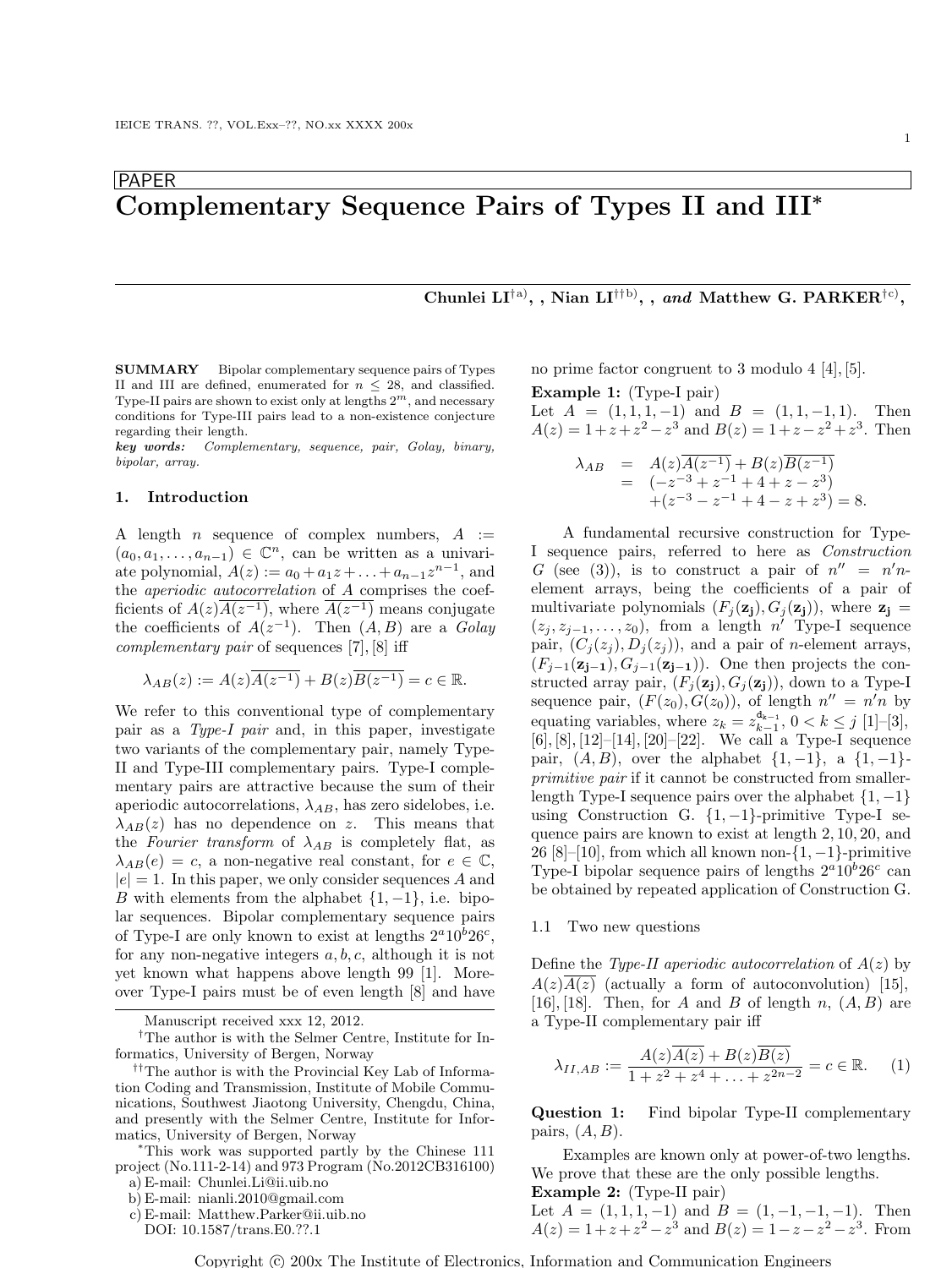(1),  
\n
$$
\lambda_{II,AB} = \frac{(1+2z+3z^2-z^4-2z^5+z^6)+(1-2z-z^2+3z^4+2z^5+z^6)}{1+z^2+z^4+z^6}
$$
\n
$$
= 2.
$$

Define the Type-III aperiodic autocorrelation of  $A(z)$  by  $A(z)A(-z)$  (actually a form of twistedautoconvolution) [15], [16], [18]. Then, for A and B of length  $n, (A, B)$  are a Type-III complementary pair iff

$$
\lambda_{III,AB} := \frac{A(z)\overline{A(-z)} + B(z)\overline{B(-z)}}{1 - z^2 + z^4 - \dots + (-1)^{n-1}z^{2n-2}} = c \in \mathbb{R}.
$$
\n(2)

Question 2: Find bipolar Type-III complementary pairs,  $(A, B)$ .

Examples can be found at power-of-two lengths, but also exist at other lengths.

Example 3: (Type-III pair)

Let  $A = (1, 1, 1, -1)$  and  $B = (1, 1, -1, 1)$ . Then  $A(z) = 1 + z + z<sup>2</sup> - z<sup>3</sup>$  and  $B(z) = 1 + z - z<sup>2</sup> + z<sup>3</sup>$ . From (2),

$$
\lambda_{III, AB} = \frac{(1+z^2+3z^4-z^6)+(1-3z^2-z^4-z^6)}{1-z^2+z^4-z^6} = 2.
$$

#### 1.2 Motivation for Type-II and Type-III

Just as each Type-I complementary polynomial is naturally evaluated on the unit circle to yield its Fourier spectrum, so we show that it is natural to evaluate Type-II and Type-III complementary polynomials on the real axis and imaginary axis, respectively. The reason this is natural is that the respective evaluations preserve the commutativity of conjugation, as now explained.

Consider a univariate polynomial,  $A(z)$ . Denote  $A^*(z)$  as a *conjugate* of  $A(z)$ , where this conjugate evaluates to  $A(z^{-1})$ ,  $A(z)$ , or  $A(-z)$ , for Types I, II, and III, respectively. The Fourier spectrum of A is obtained by evaluating  $A(z)$  at points  $z = e \in \mathbb{C}$ , where  $|e| = 1$ . One restricts to the unit circle because Type-I conjugation and evaluation only commute for evaluation on the unit circle, i.e.  $A^*(z)_{z=e} = (A(e))^*,$ for  $|e| = 1$ , e.g. let  $A(z) = 1 + z + z^2$ . Then  $A^*(z) = 1 + z^{-1} + z^{-2}$ , and  $A^*(z)_{z=i} = -i = (A(i))^*$ , as  $|i| = 1$ . But  $A^*(z)_{z=3} = \frac{13}{9} \neq (A(3))^* = 13$ , as  $|3| \neq 1$ . Similarly, for Type-II one restricts to evaluation on the real axis as, for  $A^*(z) = \overline{A(z)}$ , then  $A^*(z)_{z=e} = (A(e))^*$ , for  $e \in \mathbb{R}$ , e.g. let  $A(z) = 1+z+z^2$ . Then  $A^*(z) = 1 + z + z^2$ ,  $A^*(z)_{z=i} = i \neq (A(i))^* = -i$ , and  $A^*(z)_{z=3} = 13 = (A(3))^*$ . Similarly, for Type-III one restricts to evaluation on the imaginary axis.

We include polynomial denominators in (1) and  $(2)$  so as to normalise evaluations. Evaluating  $A(z)$  at e is equivalent to taking the inner-product of A with  $b = (1, e, e^{2}, \dots, e^{n-1}),$  i.e.  $A(e) = Ab^{\dagger}$ , so b should

be normalised. For Type-I, e is on the unit circle, so  $bb^{\dagger} = n$  and normalisation is by a constant. For Type-II, e is on the real axis, so  $bb^{\dagger} = 1 + e^2 + e^4 + ... + e^{2n-2} =$  $(1 + z<sup>2</sup> + z<sup>4</sup> + ... + z<sup>2n-2</sup>)<sub>z=e</sub>$ , hence the denominator for Type-II. Similarly, for Type-III,  $bb^{\dagger} = (1 - z^2 + z^4 - z^4)$  $\ldots + (-1)^{n-1} z^{2n-2}$ )<sub>z=e</sub>,  $e \in \mathbb{I}$ .

For further motivation and context see [15]–[18], [20].

#### 2. Construction, primitivity, and symmetry

#### 2.1 Construction

Our focus in this paper is on complementary pairs of univariate polynomials,  $A(z)$  and  $B(z)$  but, as explained below, such pairs that are non-primitive are constructed from projections of complementary pairs of multivariate (*m*-variate) polynomials,  $A(\mathbf{z})$  and  $B(\mathbf{z})$ , where  $\mathbf{z} := (z_0, z_1, \ldots, z_{m-1}),$  i.e. from array pairs. Moreover the fundamental construction for complementary pairs is inherently multivariate. Given a complementary sequence pair,  $(C_j, D_j)$ , and a complementary array pair,  $(F_{i-1}, G_{i-1})$ , one can always construct a larger complementary array pair,  $(F_j, G_j)$ . This construction is valid for Type-I, Type-II, and Type-III, or any mixture thereof, and is conveniently summarised, recursively:

## Construction G [20]:

$$
\begin{pmatrix}\nF_j(\mathbf{z}_j) \\
G_j(\mathbf{z}_j)\n\end{pmatrix} = \n\begin{pmatrix}\nU_j(z_j) & D_j^*(z_j) \\
D_j(z_j) & -C_j^*(z_j)\n\end{pmatrix} V_j(z_j)\n\begin{pmatrix}\nF_{j-1}(\mathbf{z}_{j-1}) \\
G_{j-1}(\mathbf{z}_{j-1})\n\end{pmatrix},
$$
\n(3)

where the  $U_j$  and  $V_j$  are any  $2 \times 2$  complex unitaries in  $z_i$ ,  $\mathbf{z}_i = z_i | \mathbf{z}_{i-1}, \mathbf{z}_0 = (z_0)$ , and  $'(\dagger)$ ' means optional transpose-conjugate. The meaning of conjugacy at step  $j$  depends on whether the  $j$ th step is Type-I, Type-II, or Type-III. Observe that (3) restricts  $(C_i, D_i)$  to be a complementary sequence pair. More generally we might want to include the possibility of  $(C_i, D_i)$  being a complementary array pair,  $(C_i(\mathbf{z}_i), D_i(\mathbf{z}_i))$ , (with associated multivariate matrices,  $U_i(\mathbf{z}_i)$  and  $V_i(\mathbf{z}_i)$ . But we conjecture, (see conjecture 2 in section 5) that all complementary array pairs can be obtained by recursively applying (3), where the  $(C_i, D_i)$  are all restricted (wlog) to univariate pairs  $(C_j(z_j), D_j(z_j)).$ 

Given any pair of arrays of equal dimensions,  $(F_i, G_j)$ , then this pair is called a Type-II (resp. Type-III) complementary array pair if it satisfies (4) (resp.  $(5)$ ) below:

$$
\lambda_{II,FG} := \frac{F_j(\mathbf{z}_j)\overline{F_j(\mathbf{z}_j)} + G_j(\mathbf{z}_j)\overline{G_j(\mathbf{z}_j)}}{\prod_{k=0}^j (1 + z_k^2 + z_k^4 + \ldots + z_k^{2(d_k - 1)})} = c \in \mathbb{R}.
$$
 (4)

$$
\lambda_{III,FG} := \frac{F_j(\mathbf{z}_j)\overline{F_j(-\mathbf{z}_j)} + G_j(\mathbf{z}_j)\overline{G_j(-\mathbf{z}_j)}}{\prod_{k=0}^j (1 - z_k^2 + z_k^4 - \ldots + (-1)^{d_k - 1} z_k^{2(d_k - 1)})} = c \in \mathbb{R},\tag{5}
$$

where  $F_i$  and  $G_j$  are of degree  $\mathbf{d}_k - 1$  in  $z_k$ .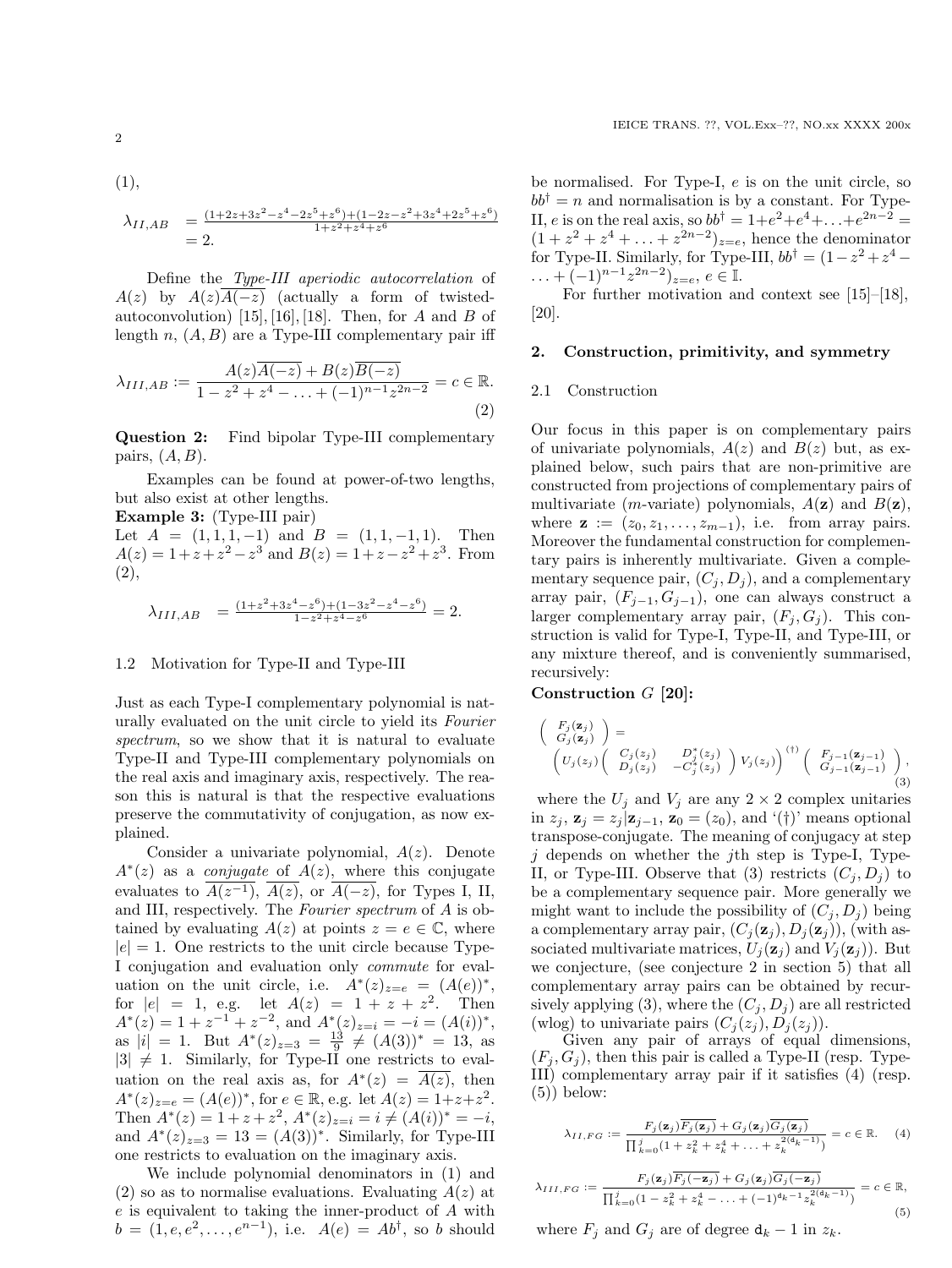The  $(F_i, G_j)$  constructed using (3), where the  $(C_i, D_i)$  are Type-II (resp. Type-III) complementary sequence pairs, are Type-II (resp. Type-III) complementary array pairs [20].

We are only considering a bipolar alphabet, so propose specializations of (3) which ensure that, if  $(C_i, D_i)$ and  $(F_{j-1}, G_{j-1})$  are bipolar sequence and array pairs, then  $(F_i, G_j)$  is also a bipolar pair:

# Construction G - bipolar, Type-II [20]

$$
\begin{pmatrix}\nF_j(\mathbf{z}_j) \\
G_j(\mathbf{z}_j)\n\end{pmatrix} = \frac{\pm 1}{2} \begin{pmatrix}\n1 & 0 \\
0 & \pm 1\n\end{pmatrix} \begin{pmatrix}\nC_j(z_j) & D_j^*(z_j) \\
D_j(z_j) & -C_j^*(z_j)\n\end{pmatrix}^{(1)} \times \begin{pmatrix}\n1 & 1 \\
\pm 1 & \mp 1\n\end{pmatrix} \begin{pmatrix}\nF_{j-1}(\mathbf{z}_{j-1}) \\
G_{j-1}(\mathbf{z}_{j-1})\n\end{pmatrix}.
$$
\n(6)

### Construction G - bipolar, Type-III [20]

$$
\begin{pmatrix}\nF_j(\mathbf{z}_j) \\
G_j(\mathbf{z}_j)\n\end{pmatrix} = \n\frac{1}{2} \begin{pmatrix}\nC_j(z_j) & D_j^*(z_j) \\
D_j(z_j) & -C_j^*(z_j)\n\end{pmatrix}^{(\dagger)} \begin{pmatrix}\n\pm 1 & 1 \\
\mp 1 & 1\n\end{pmatrix} \begin{pmatrix}\nF_{j-1}(\mathbf{z}_{j-1}) \\
G_{j-1}(\mathbf{z}_{j-1})\n\end{pmatrix}.
$$
\n(7)

#### Example 4: (Type-II construction)

Let  $(F_0 = 1 + z_0, G_0 = 1 - z_0)$ , and  $(C_1 = 1 + z_1, D_1 =$  $1-z_1$ ) be Type-II sequence pairs. Applying an instance of (6) we obtain the Type-II array pair,  $(F_1 = 1 + z_0 +$  $z_1 - z_0 z_1, G_1 = 1 - z_0 - z_1 - z_0 z_1$ , i.e.  $F_1(\mathbf{z}) \overline{F_1(\mathbf{z})}$  +  $G_1(\mathbf{z})\overline{G_1(\mathbf{z})} = 2(1+z_0^2)(1+z_1^2).$ 

#### Example 5: (Type-III construction)

Let  $(F_0 = 1 + z_0, G_0 = 1 + z_0)$ , and  $(C_1 = 1 + z_1 + z_0)$  $z_1^2$ ,  $D_1 = -1 + z_1 + z_1^2$  be Type-III sequence pairs. Applying an instance of (7) we obtain the Type-III array pair,  $(F_1 = 1 + z_0 + z_1 + z_0 z_1 + z_1^2 + z_0 z_1^2, G_1 = -1 - z_0 + z_1 z_1^2$  $z_1+z_0z_1+z_1^2+z_0z_1^2$ , i.e.  $F_1(\mathbf{z})\overline{F_1(-\mathbf{z})}+G_1(\mathbf{z})\overline{G_1(-\mathbf{z})}$  $2(1-z_0^2)(1-z_1^2+z_1^4).$ 

Complementary arrays can always be projected down to complementary sequences by equating variables in (4) and (5). Specifically, if  $F_{m-1}(\mathbf{z}) =$  $F_{m-1}(z_0, z_1, \ldots, z_{m-1})$  and  $G_{m-1}(\mathbf{z})$  are an m-variable array pair of an appropriate, possibly mixed, type, and have degree  $d_k - 1$  in variable  $z_k$ , then  $(\mathcal{F}, \mathcal{G})$  are a certain type of length-n sequence pair, where  $z_k = z_{k-1}^{d_{k-1}}$ ,  $0 < k < m$ , and

$$
\mathcal{F}(z) = \mathcal{F}(z_0) = F_{m-1}(z_0, z_0^{\delta_1}, z_0^{\delta_2} \dots, z_0^{\delta_{m-1}}),
$$
  
and similarly for  $\mathcal{G}(z),$  (8)

where  $\delta_i = \prod_{k=0}^{i-1} \mathsf{d}_k$ , and  $n = \delta_m$ . The assignments  $z_k = z_{k-1}^{\frac{N-1}{r_{k-1}}}$  work for any set of  $r_{k-1}$ , but  $z_k = z_{k-1}^{\mathbf{d}_{k-1}}$  ensures the resulting sequence pair is over the same alphabet as the original array pair - this is because such an assignment never leads to the addition of two or more of the original coefficients. We write  $\mathcal{F}(z) := F_{m-1}(\mathbf{z}_{\perp})$  to indicate projection of (8) from  $F_{m-1}(\mathbf{z})$  down to  $\mathcal{F}(z)$ , by means of nested assignments  $z_k = z_{k-1}^{d_{k-1}}, 1 \leq k < m$ . All projections are covered by allowing all possible re-labelings of the m variables of  $F_{m-1}(\mathbf{z})$  prior to projection, i.e.  $F_{m-1,\theta}(\mathbf{z}) = F_{m-1}(z_{\theta_0(0)}, z_{\theta_1(1)}, \ldots, z_{\theta_{m-1}(m-1)}),$ where  $\theta = (\theta_0, \theta_1, \dots, \theta_{m-1}) : \mathbb{Z}_m^m \to \mathbb{Z}_m^m$  is one of m! permutations, but, wlog, we set  $\theta$  to the identity.

**Lemma 1.** Let  $(F_{m-1}(\mathbf{z}_{m-1}), G_{m-1}(\mathbf{z}_{m-1}))$  be an m-variable Type-II array pair, of degree  $d_k - 1$ in  $z_k$ , i.e. that satisfies (4) for  $j = m - 1$ . Then  $(\mathcal{F}(z), \mathcal{G}(z)) = (F_{m-1}(\mathbf{z}_{\downarrow}), G_{m-1}(\mathbf{z}_{\downarrow}))$  is a Type-II sequence pair of length  $n = \prod_{k=0}^{m-1} d_k$ .

*Proof.* Observe that  $\mathcal{F}(z)\overline{\mathcal{F}(z)} = F_{m-1}(\mathbf{z}_{\downarrow})\overline{F_{m-1}(\mathbf{z}_{\downarrow})},$ and similarly for  $\mathcal{G}(z)$ .

Example 6: (projection to a Type-II sequence) For the array pair of Example 4,  $(F_1 = 1 + z_0 + z_1$  $z_0z_1, G_1 = 1 - z_0 - z_1 - z_0z_1$ , assign  $z_1 = z_0^2$  to obtain the Type-II sequence pair  $(F_1(\mathbf{z}_\downarrow) = 1 + z_0 + z_0^2$  –  $z_0^3, G_1(\mathbf{z}_\downarrow) = 1 - z_0 - z_0^2 - z_0^3).$ 

Let  $1 \leq r \leq m$  be chosen so that  $\delta_r$  is even and  $\delta_{r-1}$  is odd or, if all  $d_k$  are odd, then  $r = m$ . Let  $\tilde{F}(\mathbf{z}) = F_{m-1}(z_0, \ldots, z_{m-1}) \overline{F_{m-1}(-z_0, \ldots, -z_{r-1}, z_r, \ldots, z_{m-1})},$ 

and similarly for  $\tilde{G}$ . Let  $P_{II}(\mathbf{z}) = \prod_{k=r}^{m-1} (1 + z_k^2 + ...)$ ... +  $z_k^{2(\mathbf{d}_k-1)}$ ), and  $P_{III}(\mathbf{z}) = \prod_{k=0}^{r-1} (1 - z_k^2 + z_k^4 - \dots + z_k^4)$  $(-1)^{d_k-1}z_k^{2(d_k-1)}$ ).

**Lemma 2.** Let  $(F_{m-1}(\mathbf{z}_{m-1}), G_{m-1}(\mathbf{z}_{m-1}))$  be an m-variable mixed Type-II/Type-III complementary array pair, of degree  $d_k - 1$  in  $z_k$ , that satisfies,

$$
\frac{\tilde{F}(\mathbf{z}) + \tilde{G}(\mathbf{z})}{P_{II}(\mathbf{z})P_{III}(\mathbf{z})} = c \in \mathbb{R}.
$$

Then  $(\mathcal{F}(z), \mathcal{G}(z)) = (F_{m-1}(\mathbf{z}_{\perp}), G_{m-1}(\mathbf{z}_{\perp}))$  is a Type-III sequence pair of length  $n = \prod_{k=0}^{m-1} d_k$ .

#### Proof. Observe that

$$
(-z_0, -z_1, \ldots, -z_{r-1}, z_r, \ldots, z_{m-1}) \n= (-z_0, (-z_0)^{\delta_1}, \ldots, (-z_0)^{\delta_{r-1}}, (-z_0)^{\delta_r}, \ldots, (-z_0)^{\delta_{m-1}}).
$$

# Example 7: (projection to a Type-III sequence)

The array pair of Example 5,  $(F_1 = 1 + z_0 + z_1 + z_0z_1 + z_1$  $z_1^2 + z_0 z_1^2, G_1 = -1 - z_0 + z_1 + z_0 z_1 + z_1^2 + z_0 z_1^2$  does not project down to a Type-III sequence pair by the substitution  $z_1 = z_0^2$  because  $d_0 = 2$  and  $d_1 = 3$ , so  $r = 1$ , and therefore  $(C_1, D_1)$  should be Type-II, not Type-III. And, from section 3, we find that length-3 Type-II bipolar pairs do not exist. But, by swapping input pairs to make  $d_0 = 3$  and  $d_1 = 2$  so that  $r = 2$  we now require both pairs to be Type-III. So we construct a Type-III array pair by invoking an instance of (7)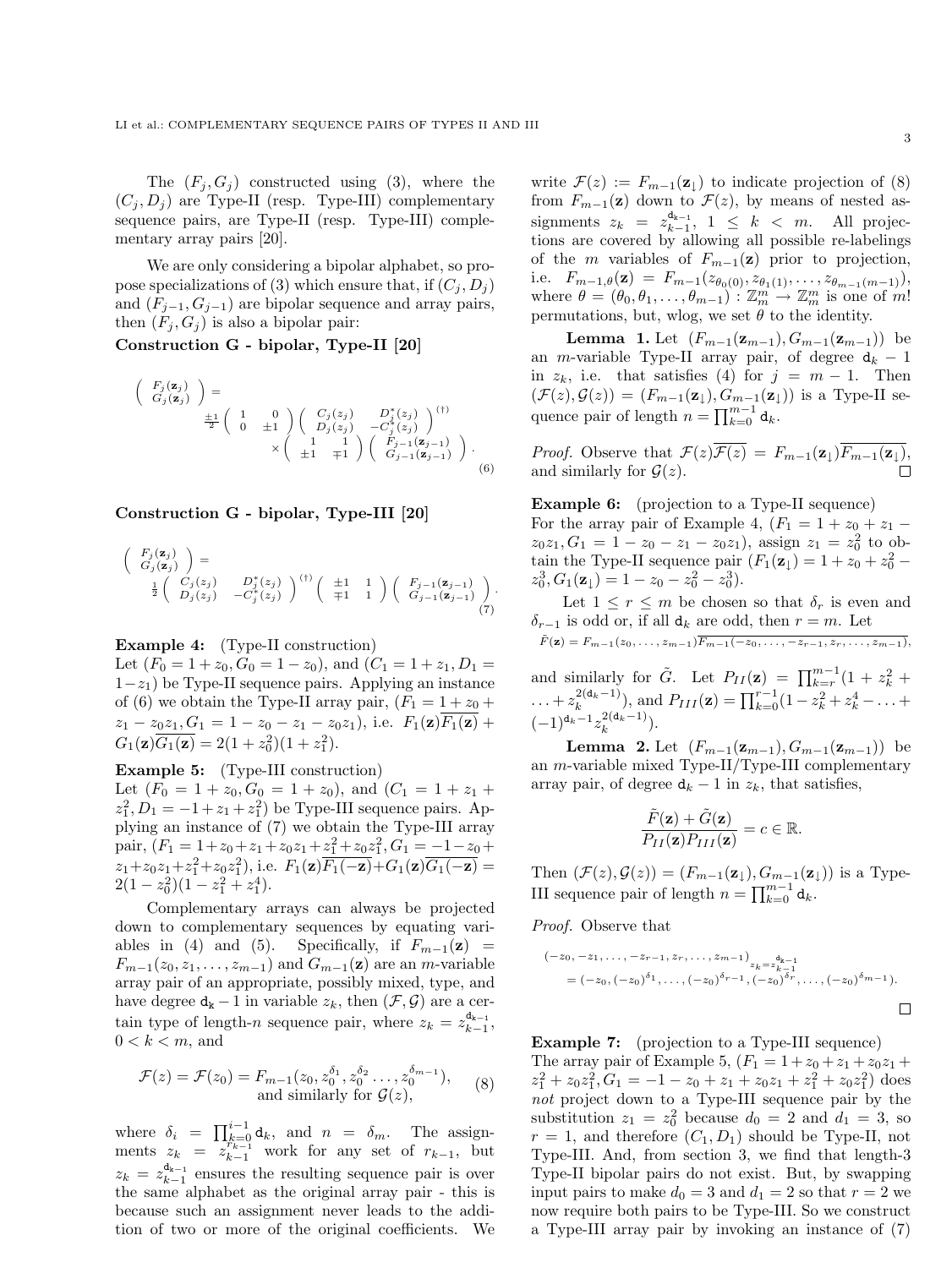with  $(F_0 = 1 + z_0 + z_0^2, G_0 = -1 + z_0 + z_0^2)$  and  $(C_1 =$  $1 + z_1, D_1 = 1 + z_1$ , to obtain  $(F_1 = 1 + z_0 + z_0^2 + z_0^2)$  $z_1 + z_0 z_1 + z_0^2 z_1, G_1 = -1 + z_0 + z_0^2 - z_1 + z_0 z_1 + z_0^2 z_1.$ Now assign  $z_1 = z_0^3$  to obtain Type-III sequence pair  $(F_1(\mathbf{z}_\downarrow) = 1 + z_0 + z_0^2 + z_0^3 + z_0^4 + z_0^5, G_1(\mathbf{z}_\downarrow) = -1 +$  $z_0 + z_0^2 + -z_0^3 + z_0^4 + z_0^5$ . The two  $(F_1, G_1)$  array pairs in this example are identical, and one could obtain the same Type-III sequence pair by assigning  $z_0 = z_1^3$  for the first pair.

### 2.2 Primitivity

We call  $(F_i, G_j)$  a *primitive* complementary array pair if it cannot be constructed from a non-trivial sequence pair,  $(C_i, D_i)$ , combined with a smaller, non-trivial, array pair  $(F_{j-1}, G_{j-1})$  via Construction G, nor is it the partial projection of a complementary array pair,  $(F', G')$ , of higher dimension (a partial projection occurs when  $z_k = z_{k-1}^{d_{k-1}}$  for  $s < k < m$ , for some s strictly greater than zero). In particular, the sequence pair,  $(\mathcal{F}, \mathcal{G})$ , is then primitive if it is not the projection of a complementary array pair,  $(F_i, G_j)$ , of higher dimension. Primitivity is independent of the alphabets of  $(\mathcal{F}, \mathcal{G})$ ,  $(F_i, G_j)$ ,  $(C_i, D_j)$ , and  $(F_{i-1}, G_{j-1})$  and is, consequently, difficult to ascertain in general. So we call  $(F_j, G_j)$  a  $\{1, -1\}$ -primitive array pair if it is bipolar and cannot be constructed from  $(C_i, D_i)$  and  $(F_{j-1}, G_{j-1})$  via Construction G, nor via a partial projection of some  $(F', G')$ , where  $(C_j, D_j)$ ,  $(F_{j-1}, G_{j-1})$ , and  $(F', G')$ , must also be bipolar.

For example the length-3 Type-III sequence pair of Example 7 is  $\{1, -1\}$ -primitive but the length-6 Type-III sequence pair of Example 7 is not  $\{1, -1\}$ -primitive as it arises as a projection of a  $2 \times 3$  Type-III array pair which, in turn, is recursively constructed, using construction G, from length-2 and length-3 bipolar Type-III sequence pairs.

#### 2.3 Symmetry

Let  $(A, B)$  be a complementary sequence pair. Then we can generate equivalent complementary sequence pairs from  $(A, B)$  by applying symmetry operations.

Given the Type-II pair,  $(A(z), B(z))$ , of length n, then the following are equivalent Type-II pairs:

- $\bullet \pm (A(z), B(z)),$
- $\pm (A(z), -B(z)),$
- $(B(z), A(z)),$
- $(z^{n-1}A(z^{-1}), z^{n-1}B(z^{-1})),$

or any sequential combination of the above operations. Note that  $z^{n-1}A(z^{-1})$  is the 'reversal' of  $A(z)$ , and

$$
z^{n-1}A(z^{-1})\overline{z^{n-1}A(-z^{-1})} + z^{n-1}B(z^{-1})\overline{z^{n-1}B(-z^{-1})}
$$
  
=  $2z^{2(n-1)}(1+z^{-2}+z^{-4}+\ldots+z^{-2(n-1)}),$ 

explains this symmetry.

Given the Type-III pair,  $(A(z), B(z))$ , of length n, then the following are equivalent Type-III pairs:

- $\bullet \pm (A(z), B(z)),$ •  $\pm (A(z), -B(z)).$ •  $(B(z), A(z)),$ •  $(z^{n-1}A(z^{-1}), z^{n-1}B(z^{-1})),$ •  $(A(\pm z), B(\pm z)),$
- $(A(\pm z), B(\mp z)),$

or any sequential combination of the above operations.

So each Type-II pair is a representative for a class of t pairs, where  $t/16$ . Likewise, each Type-III pair is a representative for a class of t pairs, where  $t|64$ .

There are further symmetries between non-  $\{1, -1\}$ -primitive sequence pairs, and would lead to a reduction in the count for  $M$  in Table 1. For example, (000100011100000, 100000000000100) is the binary form for a length-15 bipolar Type-III sequence pair, and also the projection of a  $5\times3$  Type-III array pair. Taking a 3-decimation of this pair we obtain the Type-III sequence pair,  $(010100010000100, 100010000000000)$ , being the projection of a  $3 \times 5$  Type-III array pair. In this sense the two sequence pairs are equivalent, but we count them separately for Table 1. The  $5 \times 3$  and  $3 \times 5$  array pairs mentioned above are identical up to re-labeling.

#### 3. Type-II complementary sequence pairs

We now prove that bipolar Type-II complementary sequence pairs must be of length  $n = 2^m$ , m a nonnegative integer (Theorem 1).

A complementary sequence pair of Type-II satisfies  $(1)$ . In particular, when the entries of A and B are restricted to  $\pm 1$ , and when z is to be evaluated on the real axis,

$$
A2(z) + B2(z) = 2(1 + z2 + \dots + z2(n-1)). (9)
$$

Equation (9) yields a list of quadratic equations. For  $1 \leq k \leq n-1$ ,

$$
\sum_{i=0}^{k} (a_i a_{k-i} + b_i b_{k-i}) = 0, \text{ if } k \text{ is odd,}
$$
  

$$
\sum_{i=0}^{k} (a_i a_{k-i} + b_i b_{k-i}) = 2, \text{ if } k \text{ is even,}
$$

and

$$
\sum_{i=0}^{k} (a_{n-1-i}a_{n-1-(k-i)} + b_{n-1-i}b_{n-1-(k-i)}) = 0,
$$
  
if  $k$  is odd,  

$$
\sum_{i=0}^{k} (a_{n-1-i}a_{n-1-(k-i)} + b_{n-1-i}b_{n-1-(k-i)}) = 2,
$$
  
if  $k$  is even.

Simplifying the first of the quadratic equations above, we obtain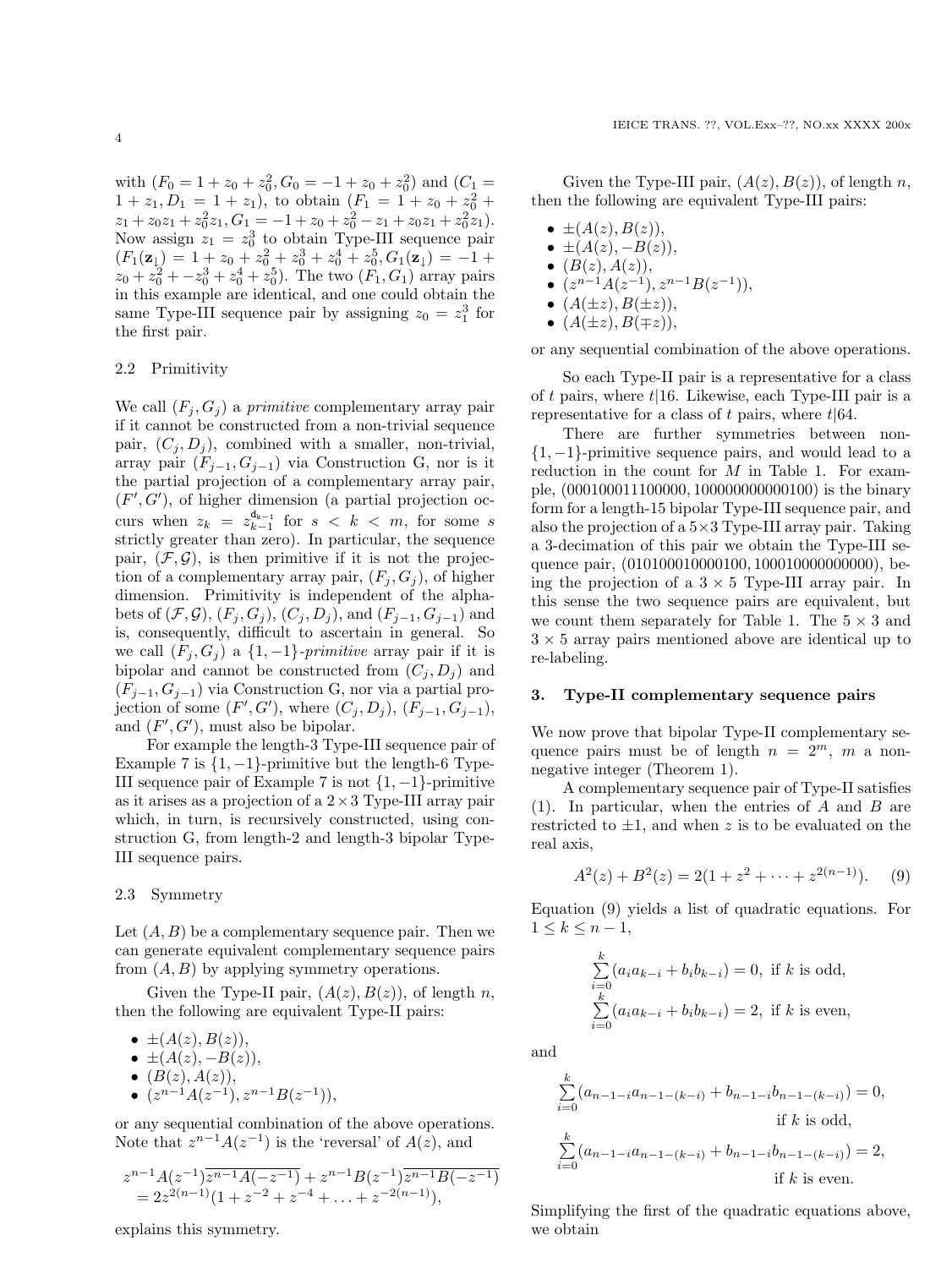$$
\sum_{i=0}^{\lfloor \frac{k}{2} \rfloor} (a_i a_{k-i} + b_i b_{k-i}) = 0, \text{ if } k \text{ is odd},
$$

and we obtain similar expressions for the other three quadratic equations. Now, by observing that, for a and  $b$  restricted to  $\pm 1$ 

$$
ab \equiv a + b - 1 \pmod{4},\tag{10}
$$

we obtain the following linear congruences from the corresponding quadratic equations. For  $k = 1, 2, \cdots, n-1$ ,

$$
\sum_{i=0}^{k} (a_i + b_i) \equiv k + 1, \text{ (mod 4), if } k \text{ is odd,}
$$
\n
$$
\sum_{i=0}^{k/2-1} (a_i + b_i) + \sum_{i=k/2+1}^{k} (a_i + b_i) \equiv k, \text{ if } k \text{ is even,}
$$
\n
$$
\text{(mod 4),}
$$
\n
$$
(11)
$$

and

$$
\sum_{i=0}^{k} (a_{n-1-i} + b_{n-1-i}) \equiv k+1, \text{ (mod 4), if } k \text{ is odd,}
$$
\n
$$
\sum_{i=0}^{k/2-1} (a_{n-1-i} + b_{n-1-i}) + \sum_{i=k/2+1}^{k} (a_{n-1-i} + b_{n-1-i}) \equiv k, \text{ if } k \text{ is even.}
$$
\n
$$
\text{(mod 4).}
$$
\n(12)

The following lemmas follow from equations (9), (11) and (12).

Lemma 3. For a bipolar complementary sequence pair,  $(A, B)$ , of Type-II with length n:

(i)  $n$  must be expressible as a sum of two squares. (ii)  $n$  is even.

*Proof.* Equation (9) yields  $A(1)^2 + B(1)^2 = 2n$ , which implies  $n$  can be expressed as:

$$
n=\big(\tfrac{A(1)+B(1)}{2}\big)^2+\big(\tfrac{A(1)-B(1)}{2}\big)^2.
$$

Suppose *n* is odd, say  $n = 2m + 1$ . From (11), for  $k = 2m - 3$  and  $k = 2m - 1$  we derive

$$
\sum_{\substack{i=0 \ i \geq 0}}^{2m-3} (a_i + b_i) \equiv 2m - 2 \pmod{4},
$$
  

$$
\sum_{i=0}^{2m-1} (a_i + b_i) \equiv 2m \pmod{4}.
$$

This implies

$$
a_{2m-2} + b_{2m-2} + a_{2m-1} + b_{2m-1} \equiv 2 \pmod{4}.
$$

On the other hand, for  $k = 1, 2$ , we derive, from (12), that

 $a_{2m} + a_{2m-1} + b_{2m} + b_{2m-1} \equiv 2 \pmod{4}$  $a_{2m} + a_{2m-2} + b_{2m} + b_{2m-2} \equiv 2 \pmod{4}$ ,

This leads to a contradiction. So 
$$
n
$$
 cannot be odd.

In what follows, the length of a bipolar complementary sequence pair,  $(A, B)$ , of Type-II is assumed to be  $n = 2m$ .

 $a_{2m-1} + b_{2m-1} + a_{2m-2} + b_{2m-2} \equiv 0 \pmod{4}$ .

**Lemma 4.** Let  $A = (a_0, a_1, \dots, a_{2m-1})$  and  $B = (b_0, b_1, \dots, b_{2m-1})$  be a bipolar complementary sequence pair of Type-II. Then

- (i)  $a_i + a_{2i} + b_i + b_{2i} \equiv 0 \pmod{4}$  and  $a_i + a_{2i+1}$  $b_i + b_{2i+1} \equiv 2 \pmod{4}$  for  $0 \le i \le m-1$ ;
- (ii)  $a_{2m-1-i} + a_{2m-1-2i} + b_{2m-1-i} + b_{2m-1-2i} \equiv$ 0 (mod 4) and  $a_{2m-1-i}+a_{2m-1-(2i+1)}+b_{2m-1-i}+$  $b_{2m-1-(2i+1)} \equiv 2 \pmod{4}$  for  $0 \le i \le m-1$ ;

Proof. We only prove (i), as (ii) is similar.

We have  $a_0 + a_0 + b_0 + b_0 \equiv 0 \pmod{4}$  and  $a_0 + b_0 = 0$  $a_1 + b_0 + b_1 \equiv 2 \pmod{4}$ . From (11), we obtain  $2m - 1$ equations

$$
a_0 + a_1 + b_0 + b_1 \equiv 2 \pmod{4}
$$
  
\n
$$
a_0 + a_2 + b_0 + b_2 \equiv 2 \pmod{4}
$$
  
\n
$$
\vdots
$$
  
\n
$$
\sum_{j=0}^{2m-3} (a_j + b_j) \equiv 2m - 2 \pmod{4}
$$
  
\n
$$
\sum_{j=0}^{m-2} (a_j + b_j) + \sum_{j=m}^{2m-2} (a_j + b_j) \equiv 2m - 2 \pmod{4}
$$
  
\n
$$
\sum_{j=0}^{2m-1} (a_j + b_j) \equiv 2m \pmod{4}
$$

For  $1 \leq i \leq m-1$ , adding the  $(2i-1)$ -th and  $2i$ -th equations gives

$$
a_i + a_{2i} + b_i + b_{2i} \equiv 0 \pmod{4},
$$

and adding the 2*i*-th and  $(2i + 1)$ -th equations gives

$$
a_i + a_{2i+1} + b_i + b_{2i+1} \equiv 2 \pmod{4}.
$$

 $\Box$ 

Theorem 1. The length of a bipolar complementary sequence pair,  $(A, B)$ , of Type-II is a power of 2.

*Proof.* The length of  $(A, B)$  is  $n = 2m$ . Define sequences  $c = (c_0, c_1, \cdots, c_{2m-1})$  and  $d =$  $(d_0, d_1, \cdots, d_{2m-1})$  for  $0 \leq k \leq 2m-1$ :

$$
c_k \equiv a_0 + a_k + b_0 + b_k \pmod{4},
$$
  
\n
$$
d_k \equiv a_{2m-1} + a_{2m-1-k} + b_{2m-1} + b_{2m-1-k} \pmod{4}.
$$
\n(13)

From Lemma 4, for  $1 \leq i \leq m-1$ ,

$$
c_0 \equiv 0
$$
,  $c_{2i} \equiv c_i$ ,  $c_{2i+1} \equiv c_i + 2 \pmod{4}$ .  
\n $d_0 \equiv 0$ ,  $d_{2i} \equiv d_i$ ,  $d_{2i+1} \equiv d_i + 2 \pmod{4}$ .

So sequences  $c = (c_0, c_1, \cdots, c_{2m-1})$  and  $d =$  $(d_0, d_1, \dots, d_{2m-1})$  are identical. Furthermore, when

 $\Box$ 

which yields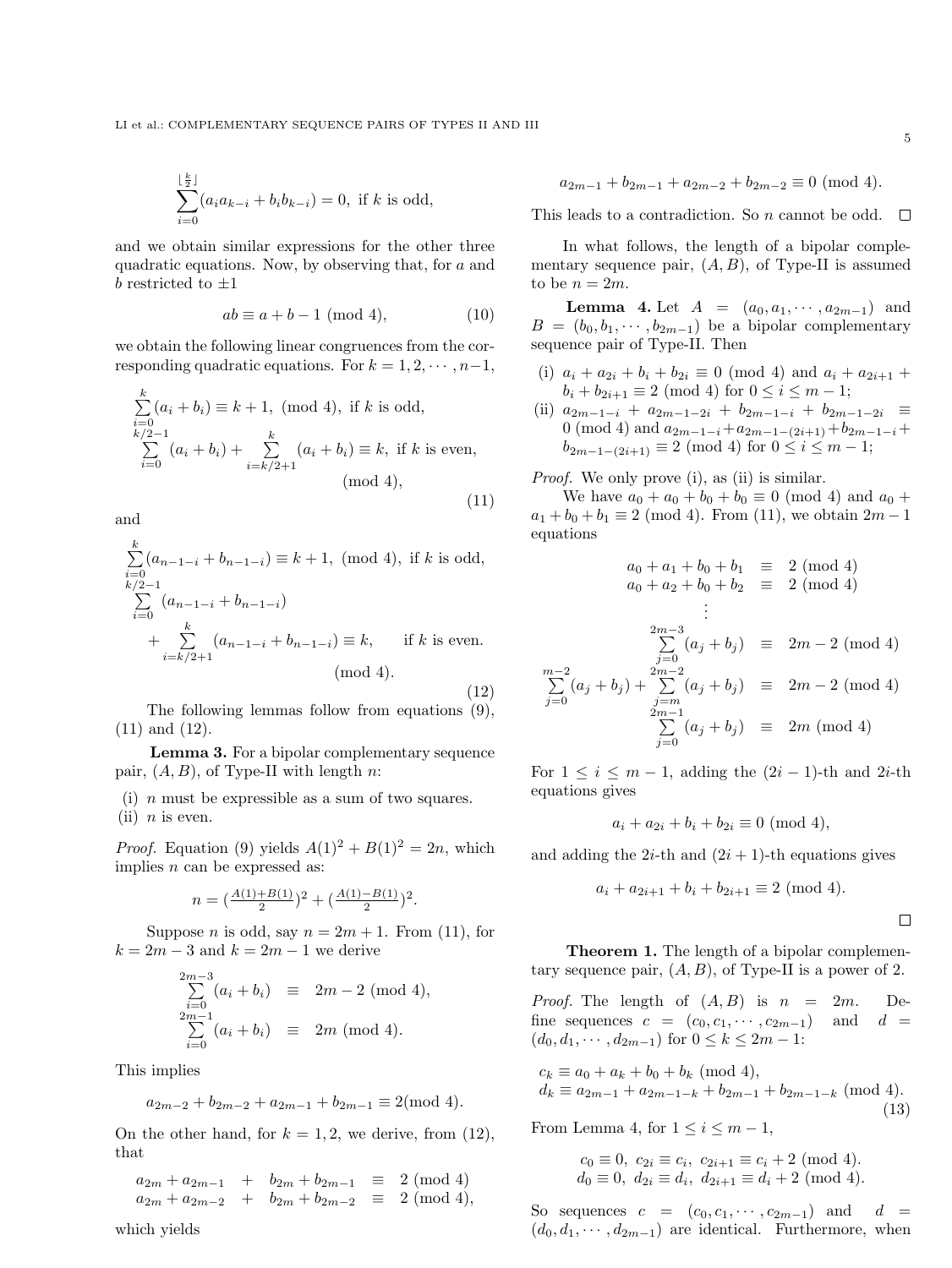$c_{2m-1} \equiv a_0 + b_0 + a_{2m-1} + b_{2m-1} \equiv 0 \pmod{4}$ , for any  $0 \le k \le 2m - 1,$ 

$$
c_k + c_{2m-1-k} = d_k + c_{2m-1-k}
$$
  
\n
$$
\equiv (a_{2m-1} + a_{2m-1-k} + b_{2m-1} + b_{2m-1-k})
$$
  
\n
$$
+ (a_0 + a_{2m-1-k} + b_{2m-1} + b_{2m-1-k})
$$
  
\n
$$
\equiv 0 \pmod{4}.
$$

Similarly, when  $c_{2m-1} \equiv a_0 + b_0 + a_{2m-1} + b_{2m-1} \equiv$ 2 (mod 4),

$$
c_k + c_{2m-1-k} = d_k + c_{2m-1-k}
$$
  
\n
$$
\equiv (a_{2m-1} + a_{2m-1-k} + b_0 + b_{2m-1-k})
$$
  
\n
$$
+ (a_0 + a_{2m-1-k} + b_0 + b_{2m-1-k})
$$
  
\n
$$
\equiv 2 \pmod{4}
$$

for any  $0 \leq k \leq 2m - 1$ . The two cases imply

$$
c_0 + c_{2m-1} \equiv c_1 + c_{2m-2} \equiv \dots \equiv c_{m-1} + c_m \pmod{4}.
$$
\n(14)

From equations

 $c_0 \equiv 0$ ,  $c_{2i} \equiv c_i$ ,  $c_{2i+1} \equiv c_i+2 \pmod{4}$  for  $0 \le i \le m-1$ ,

we derive for  $i_1 > i_2 > \cdots > i_r$ ,

$$
c_{2^{i_1}+2^{i_2}+\cdots+2^{i_r}} = c_{2^{i_1-i_r}+2^{i_2-i_r}+\cdots+2^{i_{r-1}-i_r}+1}
$$
  
\n
$$
\equiv c_{2^{i_1-i_r}+2^{i_2-i_r}+\cdots+2^{i_{r-1}-i_r}} + 2
$$
  
\n
$$
\equiv c_{2^{j_1}+2^{j_2}+\cdots+2^{j_{r-1}}} + 2.
$$

Iterating the above,

$$
c_{2^{i_1}+2^{i_2}+\cdots+2^{i_r}} \equiv c_{2^{j_1}+2^{j_2}+\cdots+2^{j_{r-1}}} + 2
$$
  
\n
$$
\equiv c_{2^{k_1}+2^{k_2}+\cdots+2^{k_{r-2}}} + 2 + 2
$$
  
\n
$$
\vdots
$$
  
\n
$$
\equiv c_0 + 2r
$$
  
\n
$$
\equiv 2r \pmod{4}.
$$

In particular,  $c_{2^r-1} \equiv 2r \pmod{4}$ . Similarly,

$$
c_{2^{i_1}+2^{i_2}+\cdots+2^{i_r}-1} = c_{2^{j_1}+2^{j_2}+\cdots+2^{j_{r-1}}} + 2i_r
$$
  
\n
$$
\equiv 2(r-1) + 2i_r
$$
  
\n
$$
\equiv 2(r-1+2i_r) \pmod{4}.
$$

Suppose  $n = 2m = 2^{i_1} + 2^{i_2} + \cdots + 2^{i_t}$  with  $i_1 > i_2 >$  $\cdots > i_t$  and  $t \geq 2$ . Then, from (14),

$$
c_0 + c_{(2^{i_1}+2^{i_2}+\cdots+2^{i_t})-1} \equiv c_{2^{i_t}} + c_{(2^{i_1}+\cdots+2^{i_{t-1}})-1}
$$
  
(mod 4).

So  $2(0+t-1+i_t) \equiv 2(1+t-2+i_{t-1}) \pmod{4}$ , and  $i_t$  and  $i_{t-1}$  have the same parity. Similarly,  $i_1, i_2, \dots, i_t$  have the same parity. Furthermore, (14) and the inequality  $i_{t-1}$  ≥  $i_t$  + 2 yields

$$
c_0 + c_{(2^{i_1}+2^{i_2})-1} \equiv c_{2^{i_1-1}} + c_{(2^{i_1-1}+2^{i_2})-1}
$$
  
\n(mod 4) if  $t = 2$ ,  
\n
$$
c_0 + c_{(2^{i_1}+\cdots+2^{i_t})-1} \equiv c_{2^{i_{t-1}-1}} + c_{(2^{i_1}+\cdots+2^{i_{t-1}-1}+2^{i_t})-1}
$$
  
\n(mod 4), if  $t \ge 3$ ,

leading to a contradiction  $2(t - 1 + i_t) \equiv 2(1 + t - 1 +$ 

 $i_t$ )(mod 4).

A search for bipolar Type-II complementary sequence pairs,  $(A, B)$ , of length  $n = 2^m$ ,  $n = 2, 4, 8, 16$ , reveals that they are all of the following form:

$$
A = A[\mathbf{x}] = (-1)^{K(\mathbf{x}) + l(\mathbf{x}) + c},\tag{15}
$$

where  $K(x_0, x_1, \ldots, x_{m-1}) = \sum_{0 \le j < k < m} x_j x_k,$  $l(x_0, x_1, \ldots, x_{m-1}) = \sum_{0 \leq j < m} c_j x_j, \ c_j, c \in \mathbb{F}_2$ , and  $a_i = A[\mathbf{x} = i_2],$  where  $i_2$  is a radix-2 decomposition of *i* over *m* bits. (e.g. for  $i = 3$  and  $m = 4$ ,  $i_2 = 0011$ , and  $x = i_2$  assigns  $x_0 = x_1 = 1$  and  $x_2 = x_3 = 0$ . Moreover

$$
B = B[\mathbf{x}] = A[\mathbf{x}](-1)^{\sum_{0 \le j < m} x_j + c'},\tag{16}
$$

and  $c' \in \mathbb{F}_2$ .

The total number of Type-II pairs of the form described by (15) and (16) is  $N = 2^{m+2}$ , and the number of pairs, inequivalent up to symmetry, is  $M = 2^{m-1}$ . All these Type-II  $(A, B)$  pairs are projections of mvariable  $(2 \times 2 \times ... \times 2)$  bipolar Type-II array pairs. So the only known  $\{1, -1\}$ -primitive Type-II sequence pair is, to within symmetries, the length-2 pair  $(A =$  $(1, 1), B = (1, -1).$ 

Open Problem: Prove that all bipolar Type-II sequence pairs are constructed from primitive pair  $(A =$  $(1, 1), B = (1, -1)$  by an m-fold application of Construction G, then a projection of the resulting  $m$ -variate Type-II array pair back to a sequence pair.

#### 4. Type-III complementary sequence pairs

Unlike Type-II, there exist bipolar complementary sequence pairs of Type-III for lengths  $n$  other than  $2^m$ . The general length formula eludes us, but our arguments eliminate many possible lengths, allowing us to propose a conjecture as to lengths for which bipolar Type-III sequence pairs cannot exist, and to conduct an optimised search for small length pairs, as summarised in Table 1.

A complementary sequence pair  $(A, B)$  of Type-III satisfies  $(2)$ . In particular, when the entries of A and B are  $\pm 1$ , and when z is to be evaluated on the imaginary axis,

$$
\frac{A(z)A(-z) + B(z)B(-z)}{1 - z^2 + z^4 - \dots + (-1)^{n-1}z^{2(n-1)}} = 2,
$$
 (17)

and  $(A, B)$  satisfies

$$
(a_k + b_k) + \sum_{i=0}^{2k} (a_i + b_i) \equiv 2k \pmod{4}
$$
  

$$
(a_{n-1-k} + b_{n-1-k}) + \sum_{i=0}^{2k} (a_{n-1-i} + b_{n-1-i}) \equiv 2k \pmod{4}.
$$
  
(18)

 $\Box$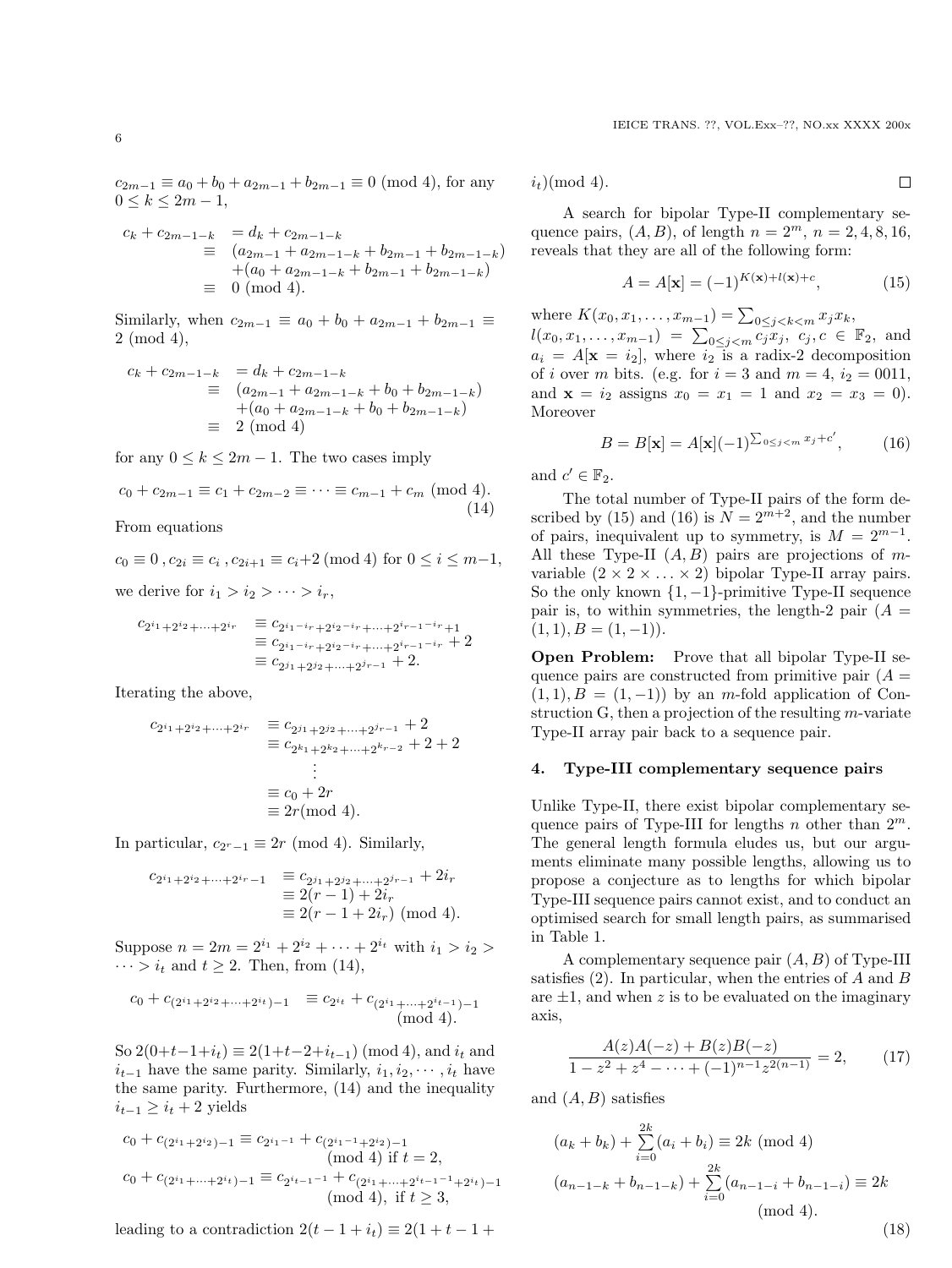for  $k = 0, 1, \cdots, \lceil n/2 \rceil - 1$ .

(18) yields a system of linear congruence equations:

$$
M \cdot (a_0 + b_0, \cdots, a_{n-1} + b_{n-1})^T \equiv C \pmod{4}, (19)
$$

where  $C = (c_0, \dots, c_{n-1})^T$  and  $c_k = c_{n-1-k} \equiv$  $k \pmod{4}$  for  $k = 0, 1, \dots, \lceil n/2 \rceil - 1$ .

The existence of a solution of this system is a necessary condition for the existence of bipolar Type-III complementary sequence pairs. By comparing ranks of matrices M and M||C with size  $2 \leq n \leq 1000$ , one finds that there do not exist bipolar complementary sequence pairs of Type-III with length  $n \leq 1000$  being a multiple of the following primes:

, 23, 31, 47, 71, 73, 79, 89, 103, 127, 151, 167, 191, 199 , 233, 239, 263, 271, 311, 337, 359, 367, 383, 431, 439, , 479, 487, 503, 599, 601, 607, 631, 647, 719, 727, 743, , 823, 839, 863, 881, 887, 911, 919, 937, 967, 983, 991.

Proof. (of (18)). Denote  $C(z) = A(z)A(-z) =$  $\sum_{n=1}^{2(n-1)}$  $\sum_{i=0}^{(n-1)} c_i z^i$  and  $D(z) = B(z)B(-z) = \sum_{i=0}^{2(n-1)}$  $\sum_{i=0}^{\infty} d_i z^i$ . Let  $a'_i = (-1)^i a_i$  and  $b'_i = (-1)^i b_i$ . Then  $c_i = d_i = 0$  if i is odd, and for  $k = 0, 1, \dots, \lceil n/2 \rceil - 1$ ,

$$
c_{2k} = \sum_{i=0}^{2k} a_i a'_{2k-i} = \sum_{i=0}^{k-1} (a_i a'_{2k-i} + a_{2k-i} a'_i) + (-1)^k a_k^2.
$$
  

$$
d_{2k} = \sum_{i=0}^{2k} b_i b'_{2k-i} = \sum_{i=0}^{k-1} (b_i b'_{2k-i} + b_{2k-i} b'_i) + (-1)^k b_k^2.
$$

By (2), one has  $c_{2k} + d_{2k} = 2(-1)^k$ . Thus,

$$
\sum_{i=0}^{k-1} [(a_i a'_{2k-i} + a_{2k-i} a'_i) + (b_i b'_{2k-i} + b_{2k-i} b'_i)]
$$
  
= 
$$
2 \sum_{i=0}^{k-1} (-1)^i (a_i a_{2k-i} + b_i b_{2k-i})
$$
  
= 0.

This yields

$$
0 = \sum_{i=0}^{k-1} (-1)^i (a_i a_{2k-i} + b_i b_{2k-i})
$$
  
\n
$$
= \sum_{i=0}^{k-1} (a_i a_{2k-i} + b_i b_{2k-i}) - 2 \sum_{i=0}^{k-1} (a_i a_{2k-i} + b_i b_{2k-i})
$$
  
\n
$$
\equiv \sum_{i=0}^{k-1} (a_i a_{2k-i} + b_i b_{2k-i})
$$
  
\n
$$
\equiv (a_k + b_k) + \sum_{i=0}^{2k} (a_i + b_i) - 2k \pmod{4}.
$$
  
\n(20)

This proves the first equation in (18), and the second is similarly proven.  $\Box$ 

The sequence of non-existing lengths, resulting from the rank check, was fed into the The On-Line Encyclopedia of Integer Sequences [11], and suggests strongly the sequence A014663:

Conjecture 1. Bipolar Type-III complementary sequence pairs do not exist at lengths  $n = kp$ , p a prime, if the order of 2 mod  $p$  is odd, where  $k$  is any nonnegative integer.

Table 1 lists the total number,  $N^{\dagger}$ , of bipolar complementary sequence pairs  $(A, B)$  of Type-III with length  $2 \leq n \leq 28$ , the number, M, of Type-III pairs, inequivalent to within symmetries, and the number, P, of Type-III pairs that are not also bipolar array pairs (i.e.  $\{1, -1\}$ -primitive sequence pairs).

Table 1 Enumeration of Bipolar Type-III Sequence Pairs

| $\boldsymbol{n}$ | $\overline{2}$ | 3                | 4              | 5              | 6     | $\overline{7}$ | 8                |
|------------------|----------------|------------------|----------------|----------------|-------|----------------|------------------|
| Ν                | 16             | 32               | 64             | 64             | 256   | 0              | 256              |
| М                | 1              | 1                | $\overline{2}$ | $\overline{2}$ | 4     | $\overline{0}$ | 6                |
| $\overline{P}$   | 1              | 1                | $\overline{0}$ | $\overline{2}$ | 0     | 0              | $\overline{0}$   |
| $\boldsymbol{n}$ | 9              | 10               | 11             | 12             | 13    | 14             | 15               |
| $\boldsymbol{N}$ | 512            | 512              | 256            | 1536           | 128   | 0              | 2560             |
| М                | 8              | 14               | 4              | 24             | 4     | 0              | 40               |
| $\overline{P}$   | $\overline{0}$ | $\boldsymbol{0}$ | 4              | 0              | 4     | 0              | 8                |
|                  |                |                  |                |                |       |                |                  |
| $\boldsymbol{n}$ | 16             | 17               | 18             | 19             | 20    | 21             | 22               |
| N                | 1024           | 384              | 6144           | 0              | 3072  | 0              | 2048             |
| М                | 20             | 12               | 96             | $\overline{0}$ | 64    | 0              | 32               |
| $\overline{P}$   | $\overline{0}$ | 12               | $\overline{0}$ | $\overline{0}$ | 0     | $\overline{0}$ | $\boldsymbol{0}$ |
| $\boldsymbol{n}$ | 23             | 24               | 25             | 26             | 27    | 28             |                  |
| N                | 0              | 9216             | 2048           | 1024           | 12416 | 0              |                  |
| М                | $\overline{0}$ | 144              | 44             | 28             | ?     | 0              |                  |

Table 2 lists  $\{1, -1\}$ -primitive complementary sequence pairs of Type-III and length  $\leq 26$ . For example, the length-15 pair  $(081d, 155e)$  represents the pair  $(A = 1, 1, 1, -1, 1, 1, 1, 1, 1, 1, -1, -1, -1, 1, -1, B)$  $1, 1, -1, 1, -1, 1, -1, 1, -1, 1, -1, -1, -1, -1, 1$ .

Table 2  ${1, -1}$ -primitive Type-III Sequence Pairs

| $\boldsymbol{n}$ | $\{1, -1\}$ -primitive Type-III sequence pairs (hex)                                |
|------------------|-------------------------------------------------------------------------------------|
| $\overline{2}$   | (0,0).                                                                              |
| 3                | $(0,1)$ .                                                                           |
| 5                | (00,04), (03,07).                                                                   |
| 11               | $(012,1\text{fb})$ , $(037,1\text{de})$ , $(042,1\text{ab})$ , $(067,18\text{e})$ . |
| 13               | $(01f0,06ac), (01f9,06a5), (03f1,04ad), (03f8,04a4).$                               |
| 15               | $(0012, 1d51), (001f, 1d5c), (00de, 10b7), (00f6, 109f),$                           |
|                  | $(0408, 1040), (0618, 1849), (081d, 155e), (0c18, 1c71).$                           |
| 17               | $(01930.0638c), (03118.07ffc), (0337c.07d98),$                                      |
|                  | (03398, 04924),<br>(033d6, 07d32), (0363c, 078d8),                                  |
|                  | (03696,07872),<br>(03976, 07792), (039dc, 07738),                                   |
|                  | (03c36.072d2), (03c9c.07278).<br>$(03bb8.0755c)$ ,                                  |

The search reveals that, for length  $n = 2^m$ , and  $n = 2, 4, 8, 16,$  all bipolar Type-III complementary sequence pairs,  $(A, B)$ , are of the following form.

 $^{\dagger}(A, B)$  and  $(B, A)$  are distinguished in enumeration.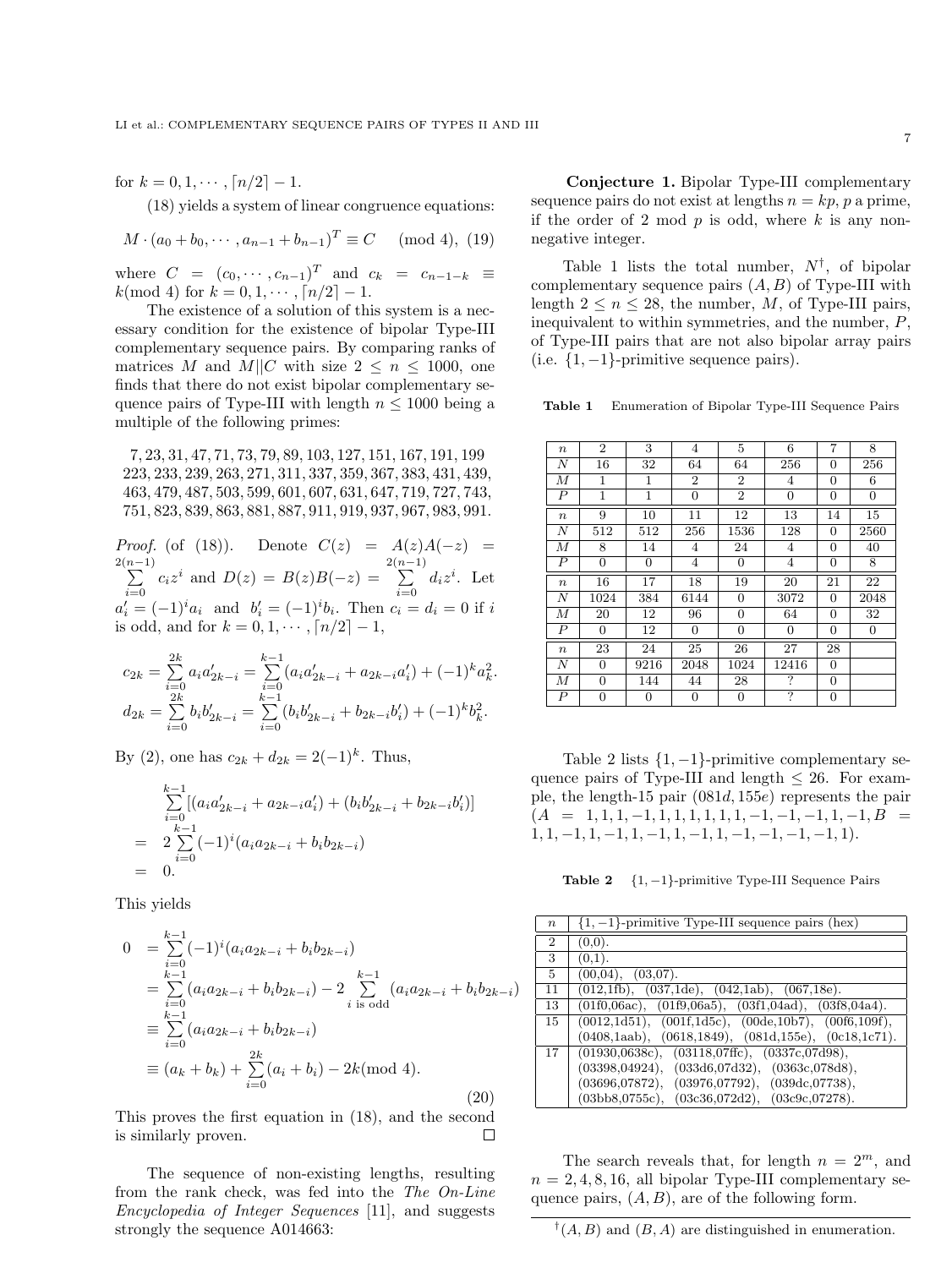$$
A = A[\mathbf{x}] = (-1)^{K'(\mathbf{x}') + E(\mathbf{x}) + l(\mathbf{x}) + c}, \tag{21}
$$

where  $K'(x_1, ..., x_{m-1}) = \sum_{1 \leq j < k < m} x_j x_k$ ,  $E(x_0,...,x_{m-1}) = x_0 \sum_{1 \leq j < m} e_j x_j,$ and  $l(x_0, x_1, \ldots, x_{m-1}) = \sum_{0 \leq j < m} c_j x_j, e_j, c_j, c \in \mathbb{F}_2$ . Moreover

$$
B = B[\mathbf{x}] = A[\mathbf{x}](-1)^{\sum_{1 \le j < m} x_j + cx_0 + c'},\tag{22}
$$

and  $c, c' \in \mathbb{F}_2$ .

All these Type-III sequence pairs of length  $2^m$ are projections of m-variable  $(2 \times 2 \times ... \times 2)$  bipolar array pairs, being of Type-III for the first variable, and Type-II for the other  $m-1$  variables. So the only known {1, −1}-primitive Type-III sequence pair of length  $2^m$  is, to within symmetries, the length-2 pair  $(A = (1, 1), B = (1, 1)).$ 

Open Problem: Prove that all bipolar Type-III sequence pairs of length  $2^m$  can be constructed from primitive pair  $(A = (1, 1), B = (1, 1))$  by an m-fold application of Construction G, then a projection of the resulting m-variate Type III/II array pair back to a sequence pair.

A listing of all Type-III sequence pairs for  $2 \leq n \leq$ 26, inequivalent up to symmetries, can be found at [19].

#### 5. Discussion

The initial spur for investigating Type-II and Type-III complementary sequences was the length-2 case, for which evaluations of  $A(z) = a_0 + a_1 z$  can be partitioned as the following orthogonal transforms,

Type-I:  
\n
$$
\begin{pmatrix}\nA(e) \\
A(-e)\n\end{pmatrix} = \frac{1}{\sqrt{2}} \begin{pmatrix}\n1 & e \\
1 & -e\n\end{pmatrix} \begin{pmatrix}\na_0 \\
a_1\n\end{pmatrix}, |e| = 1.
$$
\nType-II:  
\n
$$
\frac{1}{\sqrt{1+e^2}} \begin{pmatrix}\nA(e) \\
eA(-e^{-1})\n\end{pmatrix} = \frac{1}{\sqrt{1+e^2}} \begin{pmatrix}\n1 & e \\
e & -1\n\end{pmatrix} \begin{pmatrix}\na_0 \\
a_1\n\end{pmatrix}, e \in \mathbb{R}.
$$
\nType-III:  
\n
$$
\frac{1}{\sqrt{1-e^2}} \begin{pmatrix}\nA(e) \\
-ieA(e^{-1})\n\end{pmatrix} = \frac{1}{\sqrt{1-e^2}} \begin{pmatrix}\n1 & e \\
-ie & -i\n\end{pmatrix} \begin{pmatrix}\na_0 \\
a_1\n\end{pmatrix}, e \in \mathbb{I}.
$$

Parseval's theorem follows from the orthogonality and confers a strong meaning to the complementary pair property in these cases (e.g. spread-spectrum and low power peak). Previous work focusses on  $2 \times 2 \dots \times 2$ complementary arrays as their evaluations can then also by partitioned into orthogonal transforms, and such structures have relevance, in particular, to Boolean functions, quantum qubit systems, and graph theory. But, for lengths  $n > 2$ , evaluations can only be partitioned into orthogonal transforms for Type-I (Fourier transforms). Such partitioning is no longer possible for Types II and III, and these are the cases we consider in this paper. So an open problem is to further motivate sequence complementarity of Types II and III, being that it exists in a non-orthogonal (non-Parseval) context. For example, one could recover orthogonality by embedding Type-II in an integer modulus and partitioning evaluations into number-theoretic transforms, and similar for Type-III.

**Conjecture 2.** Let  $(A(\mathbf{z}), B(\mathbf{z}))$  be a multivariate complementary array pair of Type I, II, or III, i.e. where  $\mathbf{z} = (z_0, \ldots, z_{m-1}), m > 1$ . Then such an array is never primitive.

Conjecture 2 is somewhat tenuous, being based on us not yet finding such a pair (see [12] for Type-I), but may turn out to be easy to prove. If, however, such a pair does exist then one should modify the definition of primitivity and  $\{1, -1\}$ -primitivity so as to cover the possibility that the  $(C_i, D_i)$  pair of Construction G (3) is, irreducibly, an array (multivariate) pair.

#### References

- [1] P.B. Borwein, R.A. Ferguson. A complete description of Golay pairs for lengths up to 100. Math. Comp., 73:967– 985, 2003.
- [2] J.A. Davis and J. Jedwab. Peak-to-mean power control in OFDM, Golay complementary sequences, and Reed-Muller codes. IEEE Trans. Inform. Theory, 45:2397–2417, 1999.
- [3] M. Dymond. Barker arrays: existence, generalization and alternatives. PhD thesis, University of London, 1992.
- [4] S. Eliahou, M. Kervaire, B. Saffari. A new restriction on the lengths of Golay complementary sequences. J. Combin. Theory (A), 55:49–59, 1990.
- [5] S. Eliahou, M. Kervaire, B. Saffari. On Golay polynomial pairs. Adv. App. Math., 12:235–292, 1991.
- [6] F. Fiedler, J. Jedwab, M.G. Parker. A multi-dimensional approach to the construction and enumeration of Golay complementary sequences. J. Combin. Theory (A), 115:753–776, 2008.
- [7] M.J.E. Golay. Static multislit spectrometry and its application to the panoramic display of infrared spectra. J. Opt. Soc. Amer., 41:468–472, 1951.
- [8] M.J.E. Golay. Complementary series. IRE Trans. Inform. Theory, IT-7:82–87, 1961.
- [9] M.J.E. Golay. Note on 'Complementary series'. Proc. IRE, 50:84, 1962.
- [10] S. Jauregui, Jr. Complementary sequences of length 26. IRE Trans. Inform. Theory, IT-8:323, 1962.
- [11] The On-Line Encyclopedia of Integer Sequences. http://oeis.org/.
- [12] J. Jedwab, M.G. Parker, Golay Complementary Array Pairs. Designs, Codes and Cryptography, 44:209–216, July 2007.
- [13] S. Matsufuji, R. Shigemitsu, Y. Tanada, and N. Kuroyanagi. Construction of Complementary Arrays. Proc. of Sympotic'04, 78–81, 2004.
- [14] M.G. Parker and C. Tellambura. Generalised Rudin-Shapiro Constructions. Electronic Notes in Discrete Mathematics, 6, April 2001.
- [15] M.G. Parker. Close encounters with Boolean functions of three different kinds. Invited, Lecture Notes in Computer Science, 5228:15–19 September 2008.
- [16] T.E. Bjørstad, M.G. Parker. Equivalence Between Certain Complementary Pairs of Types I and III, Invited, NATO Series - D: Information and Communication Security, 23, June 2009.
- [17] M.G. Parker. Polynomial Residue Systems via Unitary